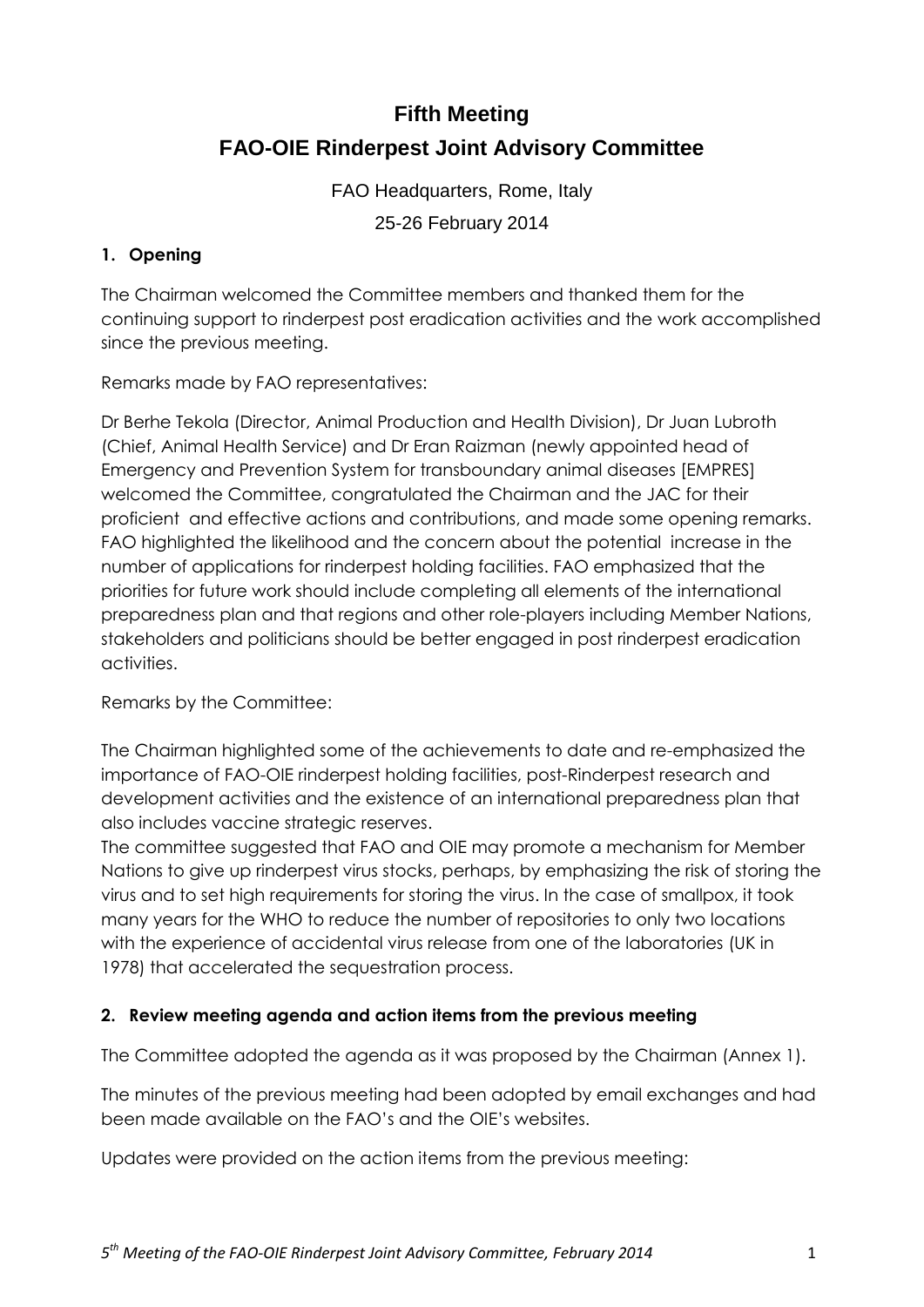- The Committee submitted to OIE a text and a justification to amend the current Guidelines for Rinderpest Virus Sequestration regarding storing vaccine seed material and manufactured vaccine outside of BSL3 a facility. The text was agreed upon by the OIE Biological Standards Commission and would be considered in future guidance, including the mandate for rinderpest holding facilities. The Committee noted that there were some recognized risks when transferring vaccine seed material and manufactured vaccines from a high biocontainment level (if currently stored there) to a biosafety level 2 facility. To minimize this risk, a risk assessment should be conducted and appropriate mitigations should be considered.
- The Committee suggested that FAO and OIE should conduct an international table-top exercise to identify gaps and further develop an international preparedness plan. This activity is of the utmost importance and a basic concept document should be developed by FAO and OIE. When recourses allow, this basic concept could be developed into a comprehensive plan.
- With regard to the legal endorsement of FAO-OIE rinderpest holding facilities, FAO had prepared an instrument for legal approval of the facilities and exchanged the latest draft with OIE. Three documents prepared include: terms and conditions with the defined mandate, declaration of interest, and a designation letter. These documents are in their final stage of approval.

**Action 1:** The Committee will draft procedures to enable safe transfer of rinderpest vaccine seed material and manufactured vaccine outside of biocontainment for storage in a biosafety level 2 facility.

**Action 2:** FAO to contact AU-PANVAC, Japan, India, and China to prepare a list of all vaccine strain stocks kept in their facilities with detailed history. The OIE will give the FAO access to the data from OIE Member Country reports on remaining stocks of rinderpest virus (RPV) containing material once the data are validated and endorsed by the OIE Member Countries during the next OIE General Session in May 2014.

## **3. Terms and Conditions for FAO and OIE rinderpest holding facilities**

FAO presented the document of the terms and conditions to the Committee that was approved by FAO legal Counsel (Annex 2). This document is meant to be used as a legal instrument for rinderpest holding facilities, regarding the clauses set forward by FAO and OIE; and the mandate defining their responsibilities to the international community; and technical requirements and actions needed to support safe storage and destruction of remaining stocks of RPV-containing material. The Committee suggested changes to this document to clearly distinguish and exclude vaccine seed material and manufactured vaccine from RPV-containing materials.

## **4. OIE Resolution:**

The OIE presented a draft Resolution entitled 'Procedure for the Designation of Facilities Holding RPV-containing Material to Maintain Global Freedom from Rinderpest' to be adopted by its membership at the 82<sup>nd</sup> OIE General Session. The Committee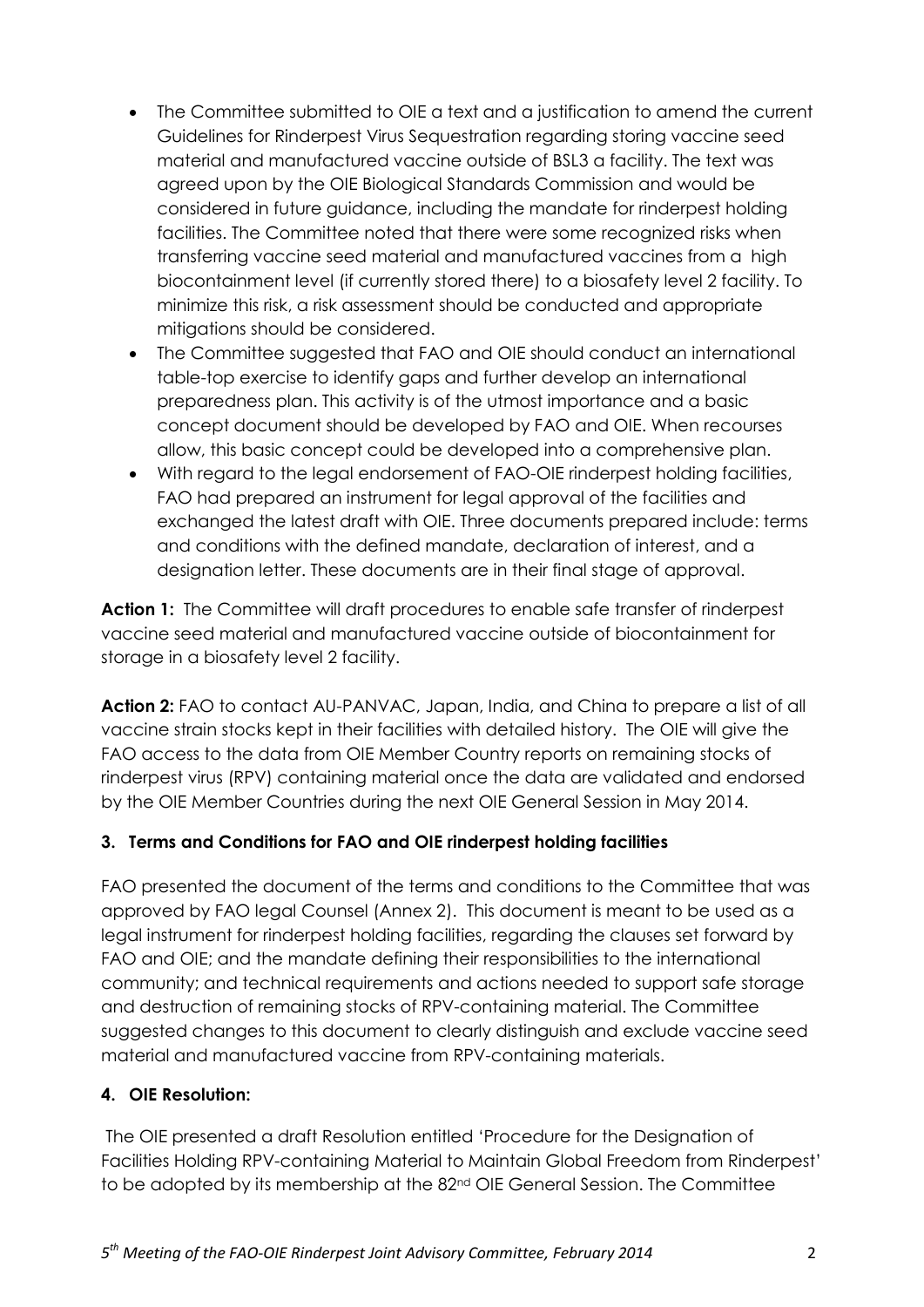supported the spirit and content of the resolution and suggested to consider making a clearer reference to the joint involvement of FAO and OIE in this process. The Committee proposed that a similar document could be presented at the forthcoming FAO committee on Agriculture (COAG) in October 2014.

## **5. Review FAO-OIE rinderpest holding facility applications:**

Following deliberation, the Committee requested that the Secretariat should liaise in advance with applicants to ensure the application dossier is complete when it is presented to the Committee. This would allow sufficient time for assessment before review and discussion at the next Committee meeting. Since the fourth Committee meeting FAO and the OIE had received applications for review from: African Union-Pan African Veterinary Vaccine Centre (AU-PANVAC, Ethiopia), UK, Japan and USA for becoming FAO-OIE rinderpest holding facilities. FAO-OIE was asked to proceed with urgency (in close liaison with JAC).

**AU-PANVAC (Ethiopia):** this application is for:

- 1. storing and manipulating RPV containing material for confirmatory diagnosis;
- 2. rinderpest vaccine quality control (except for potency and efficacy testing) or maintaining vaccine seed virus; and
- 3. storing of packaged or manufactured stockpiles of rinderpest vaccines.

The Committee assessed the information that had been provided in the PANVAC dossier against objective criteria requested in the application form.

Approval was requested for the three categories mentioned above; this would include BSL2 and BSL 3 facilities. The Committee concluded that the information provided in this dossier was complete, and was satisfied that the application could move to the next stage of evaluation (a site inspection).

**Pirbright Institute (UK):** this application is for:

- 1. storing and manipulating RPV containing material for confirmatory diagnosis; and
- 2. storing, manipulating or using live rinderpest virus for scientifically legitimate experimental research purposes.

The Committee acknowledged the supplementary documentation provided in the application. However, information about a national disease contingency plan was not provided by the applicant. Other information in the questionnaire was evaluated against the criteria and the Committee requested further clarification on two points.

The Committee recommended that the application could only move to the next stage of evaluation (a site inspection) after the applicant had satisfactorily addressed the requested points of clarification and provided some explanation about a national disease contingency plan. The Committee indicated that it would agree to review the additional information by email exchange.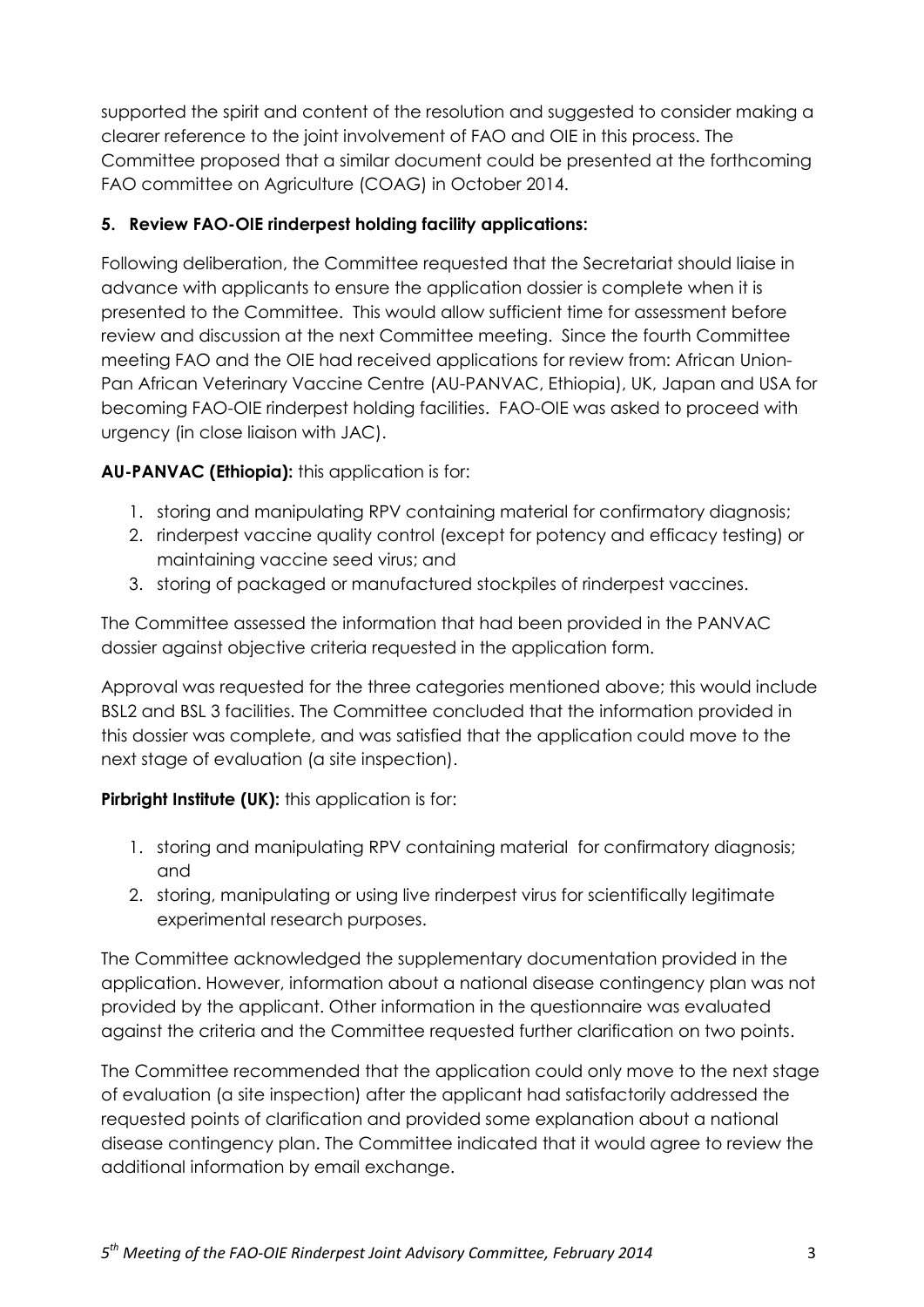## **Foreign Animal Disease Diagnostic Laboratory, USDA (USA):** this application is for:

1. storing and manipulating RPV containing material for confirmatory diagnosis, with future intention of becoming a holding facility for storing, manipulating or using live rinderpest virus for scientifically legitimate experimental research purposes.

The Committee appreciated the supplemental documentation, and acknowledged that a national disease contingency plan specifically referring to rinderpest was provided; this encouraged the Committee. A thorough review of the information allowed the Committee to conclude that all aspects of the criteria in the dossier were addressed sufficiently to move forward in the approval process.

The Committee recommended that the application move to the next stage of the process (a site Inspection).

## **High Containment Facility of Exotic Diseases Research State, National Institute of Health (Japan):** this application is for:

- 1. storing, manipulating or using live rinderpest virus for scientifically legitimate experimental research purposes.
- 2. The Committee indicated that several items in the dossier would need to be clarified, partly because some of the supporting documentation was not available in English. The Secretariat was requested to officially communicate the preliminary outcome of the application with the applicant and to request further information. The Committee recommended that the application could only move to the next stage of evaluation (a site inspection) after the applicant had satisfactorily addressed the requested points of clarification. The Committee indicated that it would agree to review the additional information by email exchange.

## **National Institute of Animal Health: Building for Safety Evaluation Research, Production Center for Biologicals, and Building for Biologics Research and Development (Japan):**  this application is for:

- 1. rinderpest vaccine quality control (except for potency and efficacy testing) or maintaining vaccine seed virus; and
- 2. maintaining and storing packaged or manufactured stockpiles of rinderpest vaccine.

The review of this application delivered a similar outcome as the previous application from Japan as some information was not clearly explained and the Committee requested the Secretariat to facilitate the additional information needed for further review.

The Committee recommended that the application could only move to the next stage of evaluation (a site inspection) after the applicant had satisfactorily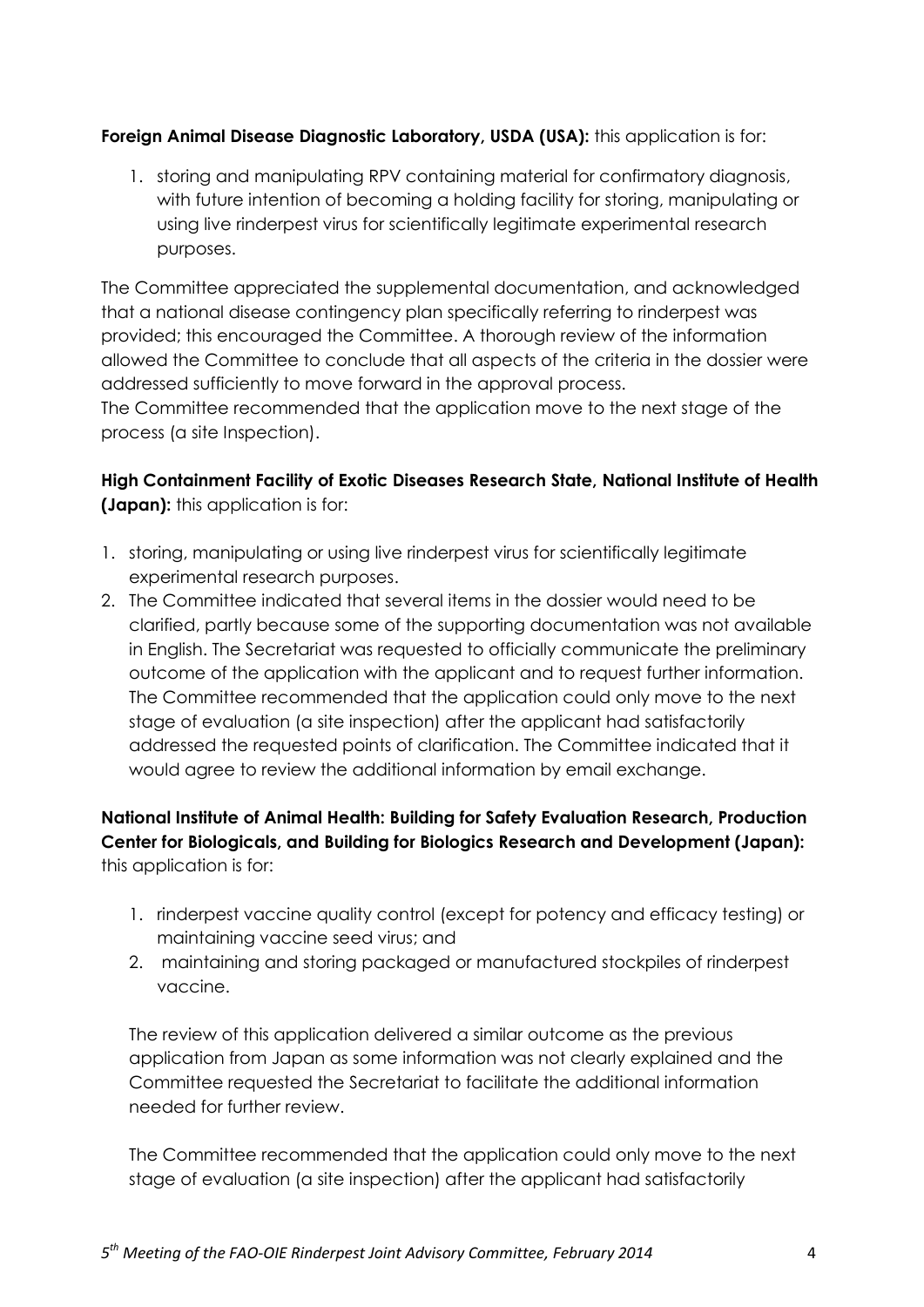addressed the requested points of clarification. The Committee indicated that it would agree to review the additional information by email exchange.

**Action 3:** The Secretariat to request additional information from the facilities that did not fully complete their application for a second round of review by the committee.

**Action 4:** The secretariat to plan and organize the site inspection for the holding facilities that are ready to move to the next step in the process for evaluation as a suitable candidate for designation as a rinderpest holding facility.

## **6. Review research proposal submitted by Pirbright Institute**

The Committee reviewed a re-submitted research proposal from The Pirbright Institute *(UK)* entitled *'Sequencing and destruction of historical rinderpest virus isolates'* against the criteria approved by FAO and OIE (Annex 3). The first submission of this proposal was reviewed by the committee during their fourth meeting, (September 2013) where the committee requested further scientific justification and background. The further information provided by the applicant was then fully discussed. The Committee emphasized that the outcome of this research should facilitate the destruction of rinderpest virus for a safer world. Additionally, it was noted that the list of viruses to be sequenced should be comprehensive. The Committee approved the proposal and recommended to request six-month progress reports from the principal investigator.

**Action 5:** The Committee will provide feedback to the OIE and FAO on their decision to recommend that the project should be approved.

## **7. Update on progress with PPR vaccine research project**

The Committee was informed that the first stage of the project 'Testing the potential for protecting cattle against rinderpest using attenuated PPR virus vaccine' commenced in late 2013; it was, however, mentioned that there was no significant progress made.

## **8. International preparedness and response**

Drs. Ian Douglas (ID) and Ed Arza (EA) (Crisis Management Centre-Animal Health, FAO) joined the meeting to discuss the urgency in disseminating the template for a national contingency plan to countries and the need to complete all elements of the international contingency plan which contributed to the template.

During this discussion, it was acknowledged that a response to a reoccurrence of rinderpest would need to engage a whole range of stakeholders beyond OIE and FAO. Depending on the nature of a reoccurrence, significant resources may also need to be mobilized for the response and consideration should be given to a strategy for mobilizing these resources at the international level.

It was suggested that a policy document should be developed by OIE and FAO describing which actors would be involved in the international response to a reoccurrence of rinderpest. This should engage other international and regional agencies and donors.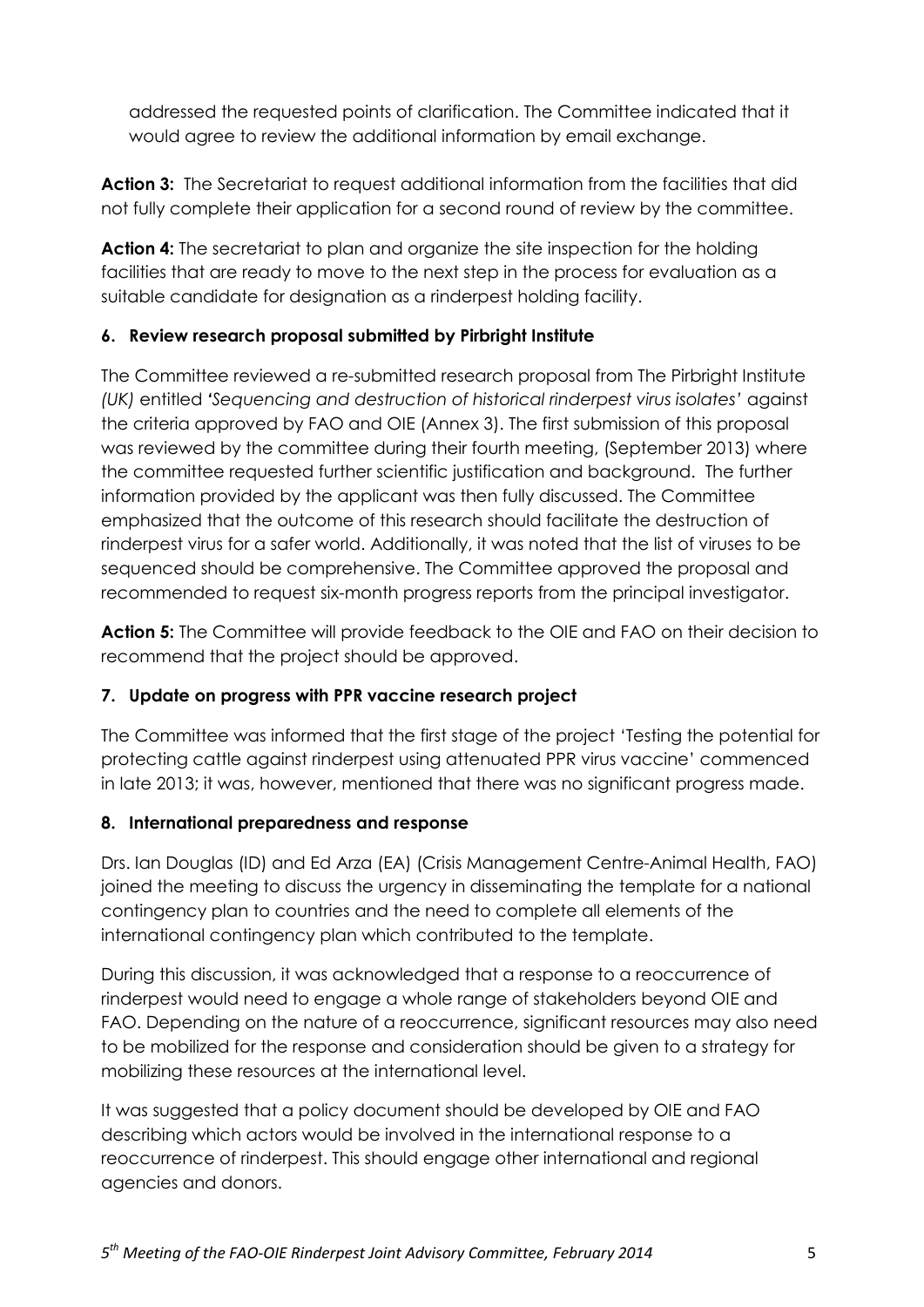It was suggested that it might be more appropriate to call this policy paper a preparedness agreement rather than international contingency plan and that the availability of vaccine stocks should be included in the preparedness agreement. The secretariat shared some guidelines with the Committee to be used in the development of an international preparedness plan.

The Chairman stressed the importance of having an International plan available, so that countries can be assured of emergency preparedness when they surrender their RPV-containing material.

**Action 6:** FAO to prepare a preparedness plan/discussion paper before the next meeting.

## **9. OIE Database**

The OIE informed the Committee about the preliminary information received in the secure electronic rinderpest reporting system developed by the OIE, and the comprehensive response from member countries in that 87% of member states completed the annual questionnaire for 2013 with reports from only 24 countries outstanding. This being a first time official questionnaire, some countries experienced difficulties in accessing the web-based system for different reasons, some of these countries were provided with a paper copy of the questionnaire to be completed. The data will be collated into a final report to be presented to Member Countries at the OIE General Session in May 2014. By doing this, the full data set will be validated and endorsed by the World Assembly of Delegates in a transparent way. It was also mentioned that three countries requested assistance with sequestration of RPVcontaining material, and the detail of these requests will be shared with FAO once the complete information is received. The Committee recognized the cooperation between the FAO and the OIE joint secretariat and expressed its appreciation.

## **10. Preparation for site visits for holding facilities**

Composition of the team for site inspection was proposed to include the following attributes:

- Advisor with experience in WHO inspection of smallpox collaborating centers, to provide guidance and advice based on WHO prior experience
- Biosafety expert (technical expertise with expertise in database inventory)
- Biosecurity expert with biocontainment engineering expertise
- Diagnostician/laboratory expert
- Representative from FAO or OIE (team leader)

The Committee suggested that a committee member be included as an observer. This needs to be approved by FAO and OIE management. It was also proposed that the team should not exceed five individuals.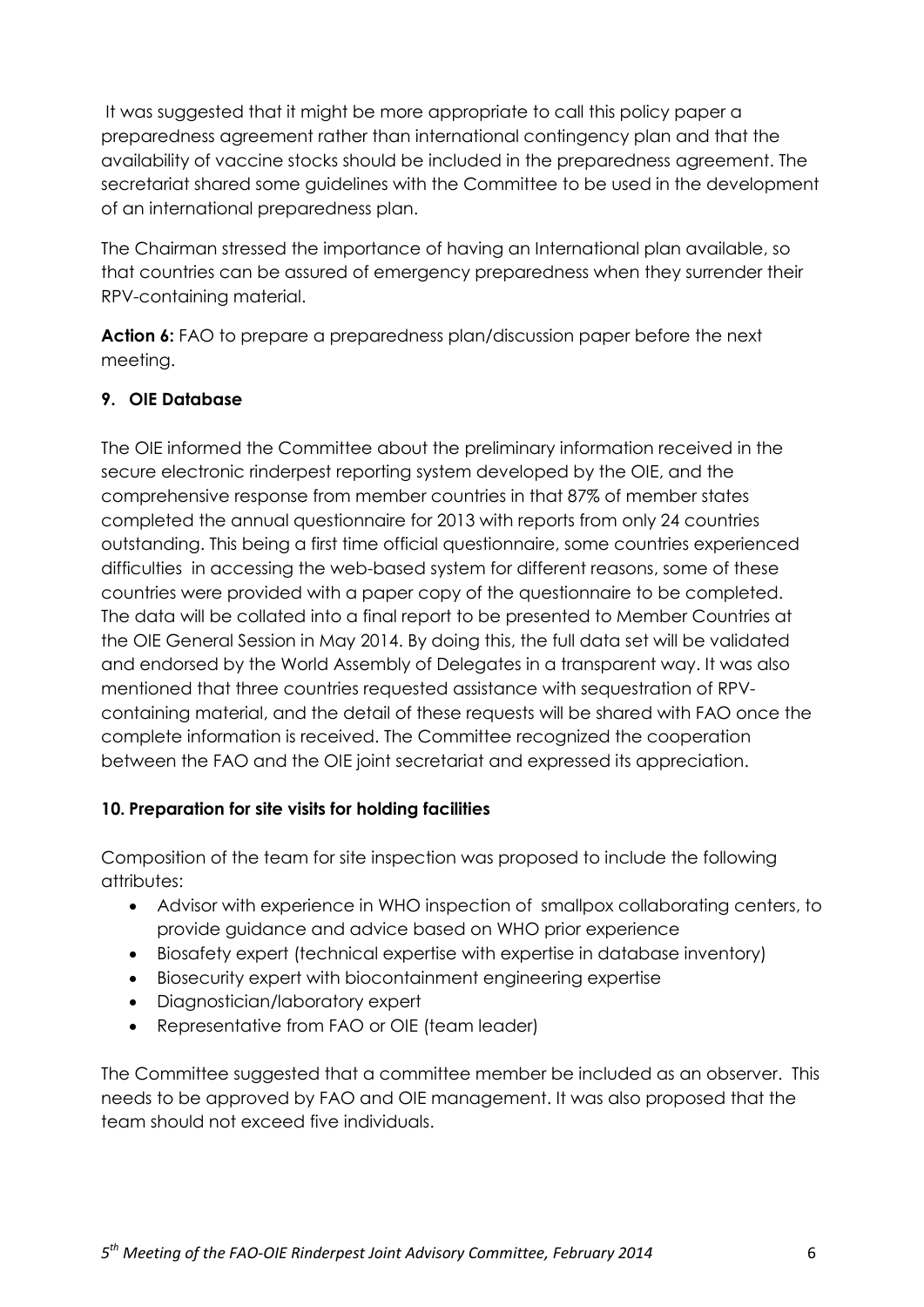## **11. Roadmap**

Due to time constraints, the work plan describing activities to be carried out by FAO, the OIE and the Committee will be updated and shared with the Committee at a later time.

## **12. Next meeting**

The next meeting of the rinderpest joint advisory committee will take place at OIE Headquarters in Paris during the week of 11-12 November 2014.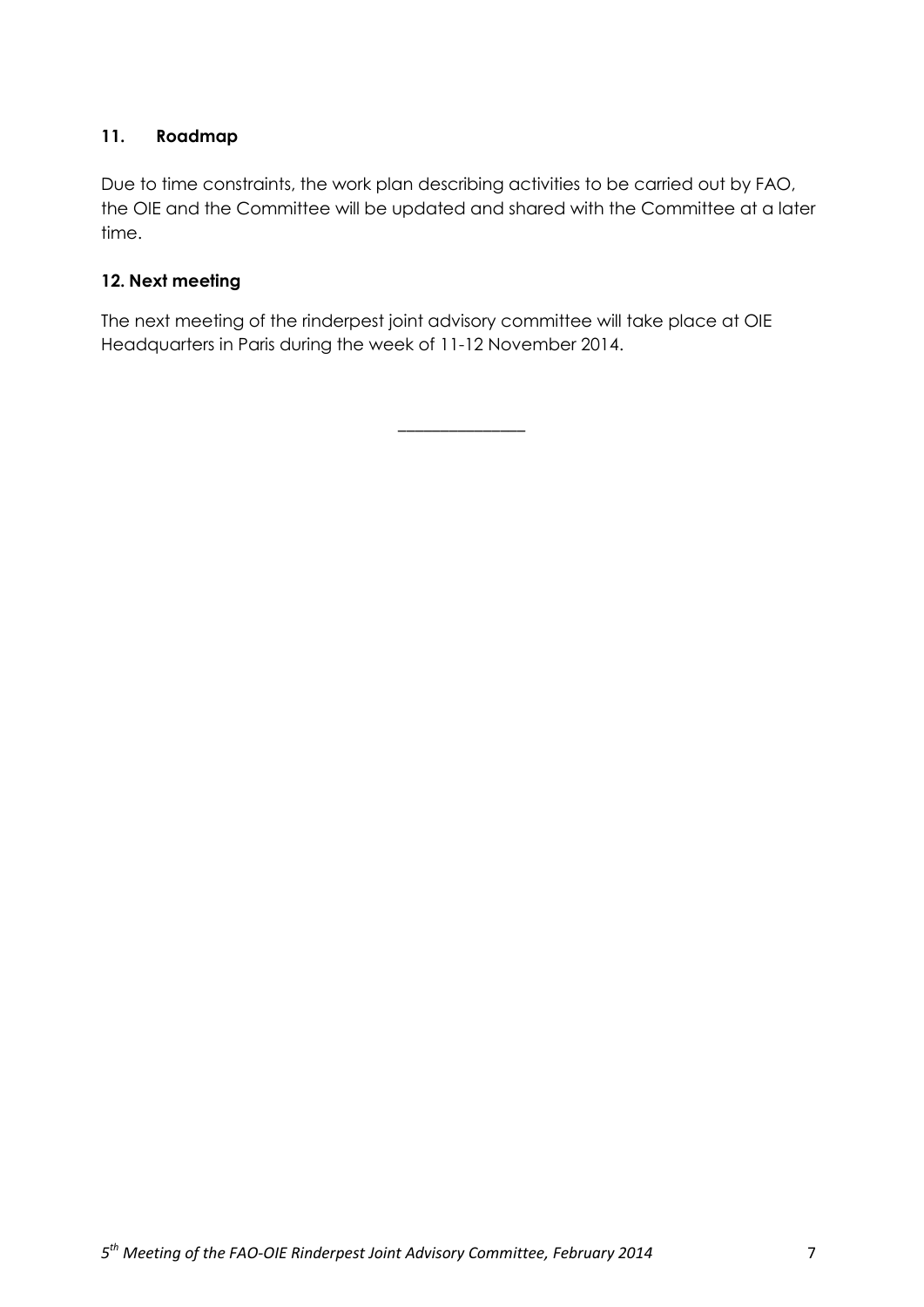

# **5th Meeting, Rinderpest Joint Advisory Committee**

25-26 February 2014 FAO HQs, Rome, Italy India Room A327

| Day 1                      | Tuesday, 25 February, 2014                         |                          |
|----------------------------|----------------------------------------------------|--------------------------|
| 09:00-10:30                | Welcoming remarks – FAO and OIE                    | Juan Lubroth / OIE       |
|                            | Introduction by Chair                              | Junaidu Maina            |
|                            | Review minutes and action items from the last      | all                      |
|                            | meeting                                            |                          |
|                            | Terms and Conditions for FAO and OIE<br>$\bullet$  | Samia Metwally           |
|                            | rinderpest holding facilities                      |                          |
|                            | <b>OIE Resolutions</b>                             | Dawid Visser             |
| 10:30-11:00                | Coffee break                                       |                          |
| 11:00-12:00                | Review Rinderpest holding facility applications:   | All                      |
|                            | 1. PANVAC (Ethiopia) application and               |                          |
|                            | next steps                                         |                          |
| $12:00 - \overline{13:30}$ | Lunch                                              |                          |
| 13:30-15:00                | 2. Plum Island Animal Disease Center               | All                      |
|                            | (USA) application and next steps                   |                          |
| 15:00-15:15                | Coffee break                                       |                          |
| 15:15-16:45                | 3. Pirbright Institute (UK) application and        | All                      |
|                            | next steps                                         |                          |
| $16:45 - 17:45$            | International preparedness and response            | All-                     |
|                            |                                                    | Ian Douglas & Ed Arza    |
| $7:30-$                    |                                                    | (FAO)                    |
|                            | Dinner                                             |                          |
| Day 2                      | <b>Wednesday, 26 February, 2014</b>                |                          |
|                            |                                                    |                          |
| $9:00 - 9:15$              | Summary of the first day                           | Junaidu / Gerrit Viljoen |
| 9:15-10:45                 | 4. Japan application and next steps                | All                      |
| 10:45-11:00                | Coffee break                                       |                          |
| 11:00-12:00                | Review research proposal submitted by Pirbright    | All                      |
|                            | Institute                                          |                          |
| 12:00-13:00                | Lunch                                              |                          |
| $13:00 - 13:30$            | Update on the PPR vaccine project                  | Dawid Visser             |
|                            | Update on OIE database                             |                          |
| 13:30-13:45                | Preparation for site visits for holding facilities | All                      |
| 13:45-14:15                | Update of roadmap                                  | Samia Metwally           |
| 14:15-14:45                | Action items                                       | All                      |
| 14:45-15:00                | Meeting wrap-up and dates of next meeting          | Junaidu/Gerrit           |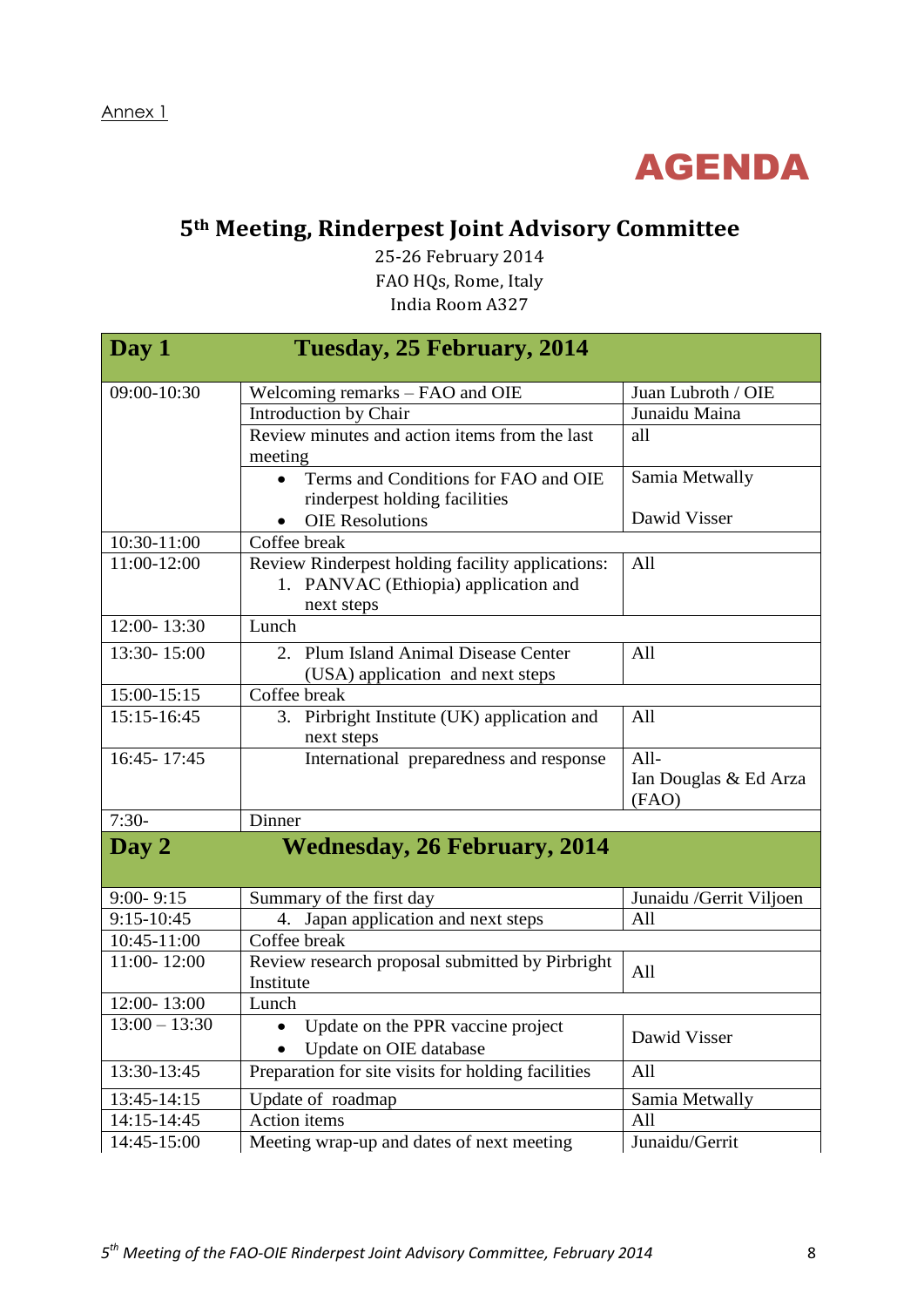# Working documents:

1. Meeting agenda

- 2. Report of  $4<sup>th</sup>$  joint advisory committee meeting
- 3. Terms and conditions for FAO-OIE rinderpest holding facility
- 4. Rinderpest holding facility applications and supplements: PANVAC, US, Japan and UK
- 5. Research proposal from Pirbright Institute
- 6. Terms and conditions of rinderpest holding facility
- 7. International preparedness and response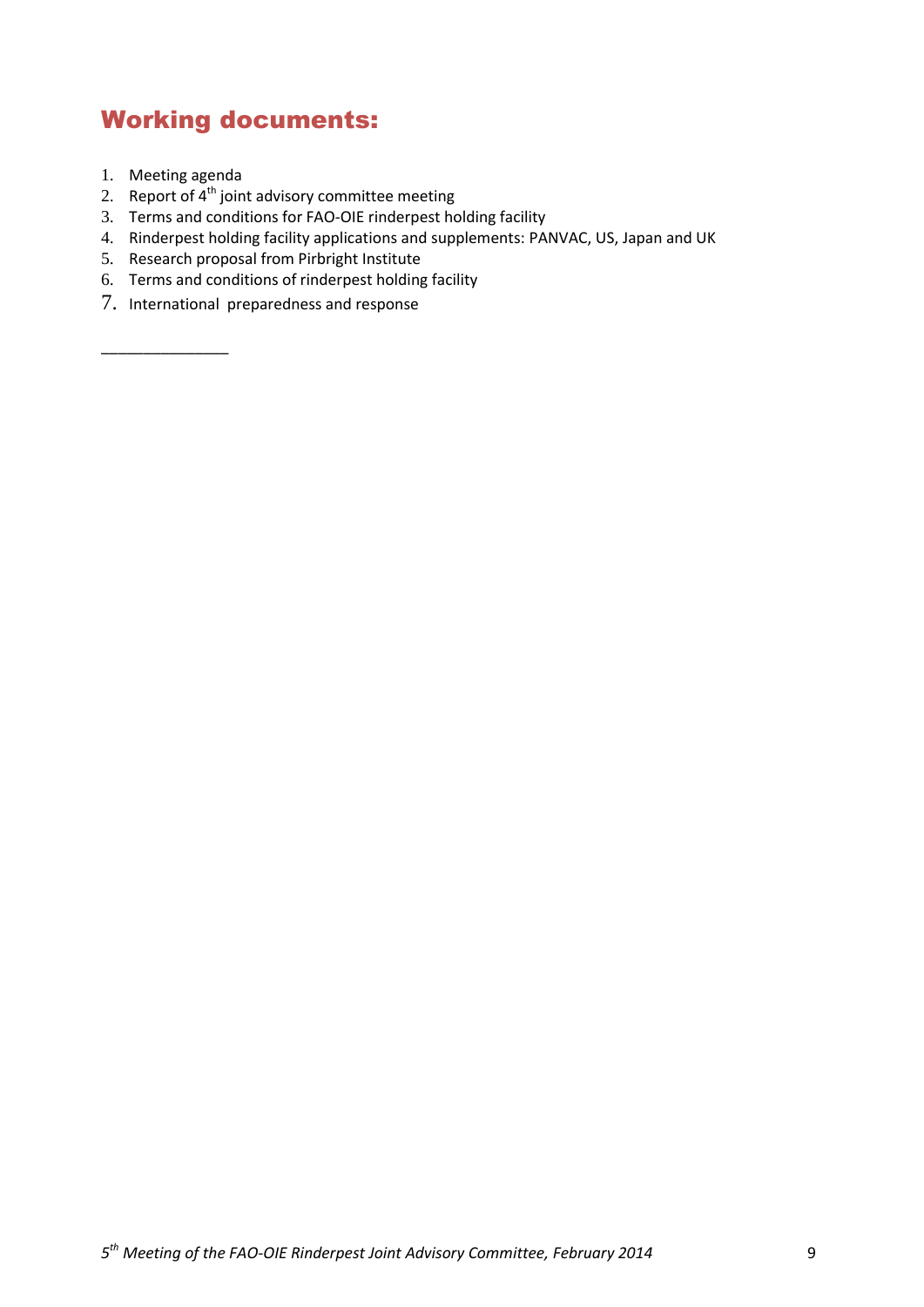#### **List of Participants**

Dr Gordon Abraham Virology & Biosecurity specialist Gordon Abraham, B.Sc., PhD. 8 St Georges Court Highton, Vic. 3216 AUSTRALIA

Dr Geneviève Libeau In charge of FAO Reference Centre for Morbilliviruses in Ruminants CIRAD-Département Systèmes Biologiques UPR "Contrôle des Maladies Animales Exotiques et Emergentes" Groupe Virologie TA A-15/G (bureau G204) Campus International de Baillarguet 34398 Montpellier cedex 5 FRANCE

Dr Junaidu Maina Contingency Plan Specialist J M Global Associates Ltd 13 Khartoum Street Wuse Zone 5 Post Office Box 8867 Abuja NIGERIA Post code 900281

Dr Samia Metwally (Secretariat) Animal Health Officer/Virologist FAO Secretariat Food and Agriculture Organization Viale delle Terme di Caracalla 00153 Rome **ITALY**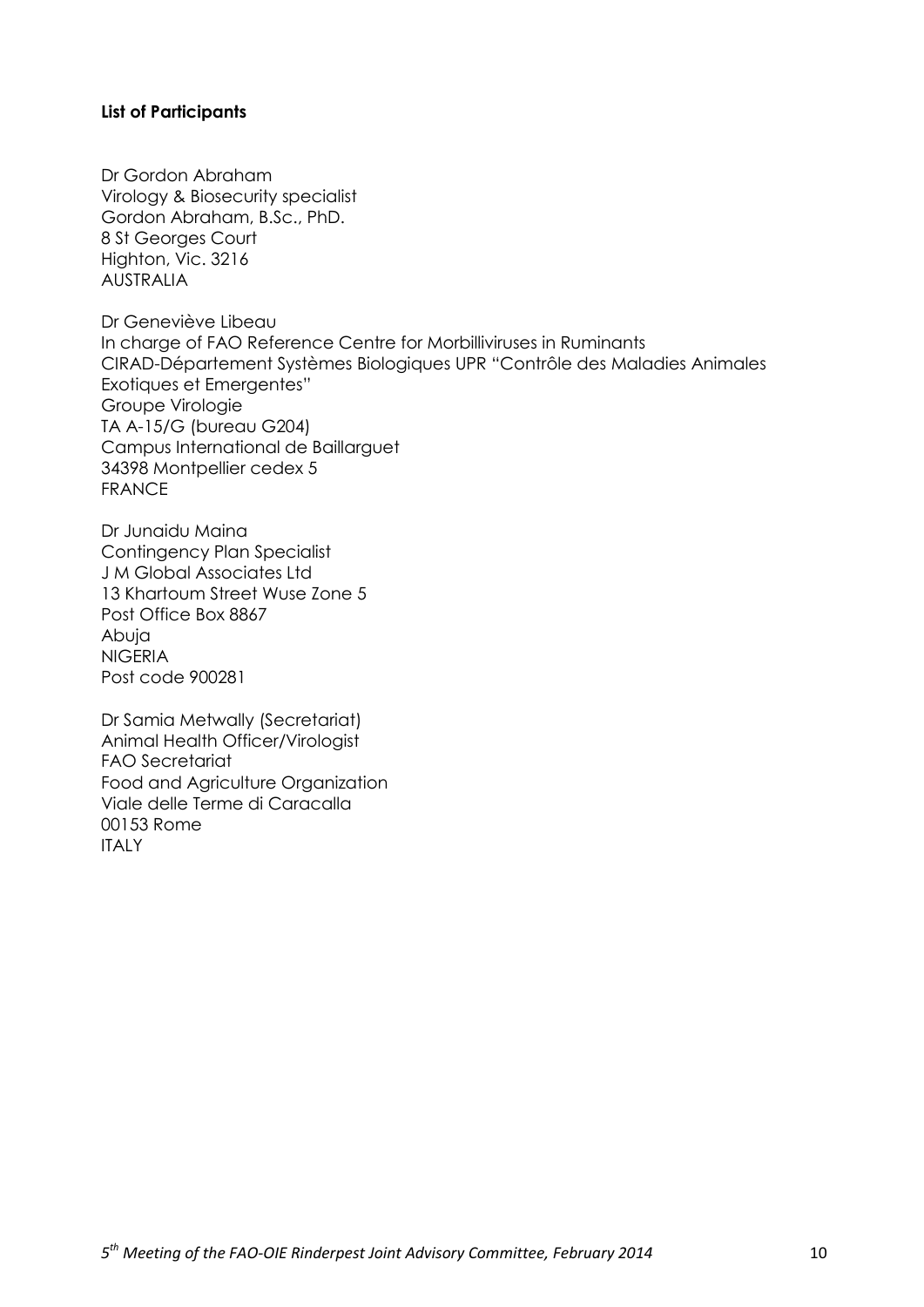Dr Beverly Schmitt **Director** Diagnostic Virology Laboratory National Veterinary Services Laboratories Ames, Iowa, 50010 UNITED STATES OF AMERICA

Dr David Ulaeto FSB Principal Scientist Department Biomedical Sciences Dstl Porton Down Salisbury SP4 0JQ UNITED KINGDOM

Dr Gerrit Vilijoen Head Animal Production and Health Section Joint FAO/IAEA Programme of Nuclear Techniques in Food and Agriculture PO Box 100 A-1400 Vienna AUSTRIA

\_\_\_\_\_\_\_\_\_\_\_\_\_\_\_

Mr Dawid Visser (OIE) OIE Officer World Organisation for Animal Health (OIE) 12 rue de Prony 75017 Paris France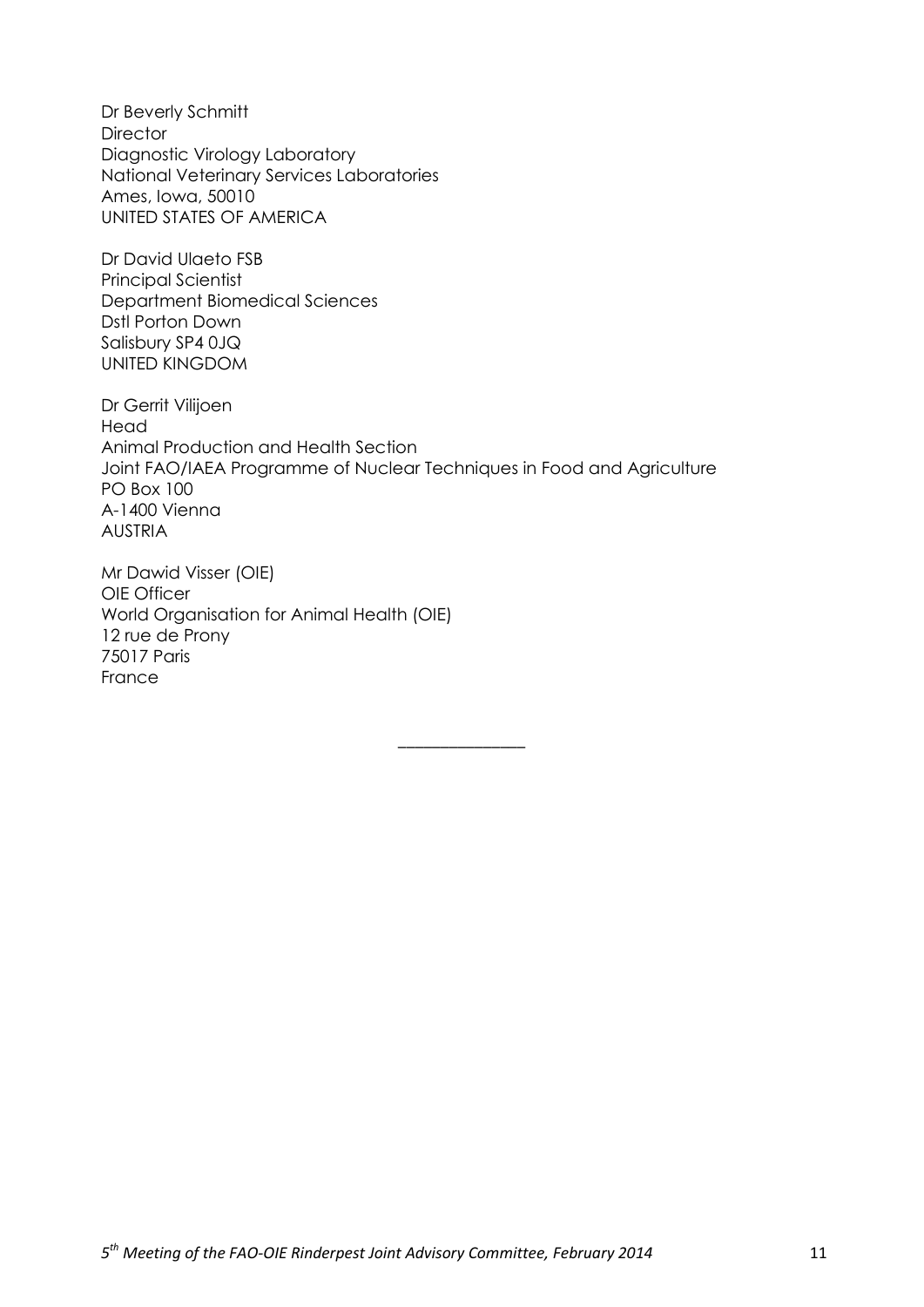#### Annex 2

#### **TERMS AND CONDITIONS OF THE DESIGNATION AS FAO-OIE RINDERPEST HOLDING FACILITY**

#### **1. Introduction**

- 1.1. The *{name of institute*}, agrees to be designated by the Food and Agriculture Organization of the United Nations (FAO) and the World Organization for Animal Health (OIE) (the three of them hereinafter referred also as "the Parties") as a FAO-OIE Rinderpest Holding Facility subject to the terms and conditions contained in this Agreement (also referred to as "letter of designation").
- 1.2. FAO-OIE Rinderpest Holding Facilities are designated by FAO and OIE on the basis of their specific capacities as certified in their application form, and subject to an independent evaluation.
- 1.3. FAO-OIE Rinderpest Holding Facilities will maintain full independence from FAO and OIE in carrying out their own activities, whilst FAO and OIE will not be responsible nor have liability whatsoever in such respect.
- 1.4. In its capacity as FAO-OIE Rinderpest Holding Facility, the {*name of institute*} shall collaborate only with members of FAO, OIE, the United Nations, any of its Specialized Agencies or the International Atomic Energy Agency.

#### **2. Mandate**

2.1. *The {name of institute*} (hereinafter "the FAO-OIE Rinderpest Holding Facility") agrees to be designated as category *A) Rinderpest Holding Facility for storing rinderpest virus containing material, excluding vaccine stocks; and/or B) Rinderpest Vaccine Holding Facility for storing only manufactured vaccines, vaccine stocks and material solely for their production.* 

#### [For category A:]

- 2.1.1 To safely hold rinderpest virus (hereinafter "RPV") containing material at an appropriate level of bio-containment and ensure appropriate measures are taken to prevent its accidental or deliberate release.
- 2.1.2 To accept RPV-containing material from FAO and OIE Member Countries for safe storage and/or for destruction.
- 2.1.3 To notify FAO and the OIE before receiving RPV-containing material from other institutes for FAO to assist in shipping if needed and to ensure chain of custody.
- 2.1.4 To provide RPV-containing material to other institutes for the research or vaccine manufacture that has been approved by FAO and the OIE.
- 2.1.5 To retain an up-to-date inventory of RPV-containing material and sequence data (including recording entry and exit of this material into and out of the facility), and to share this information with FAO and the OIE through the designated rinderpest database.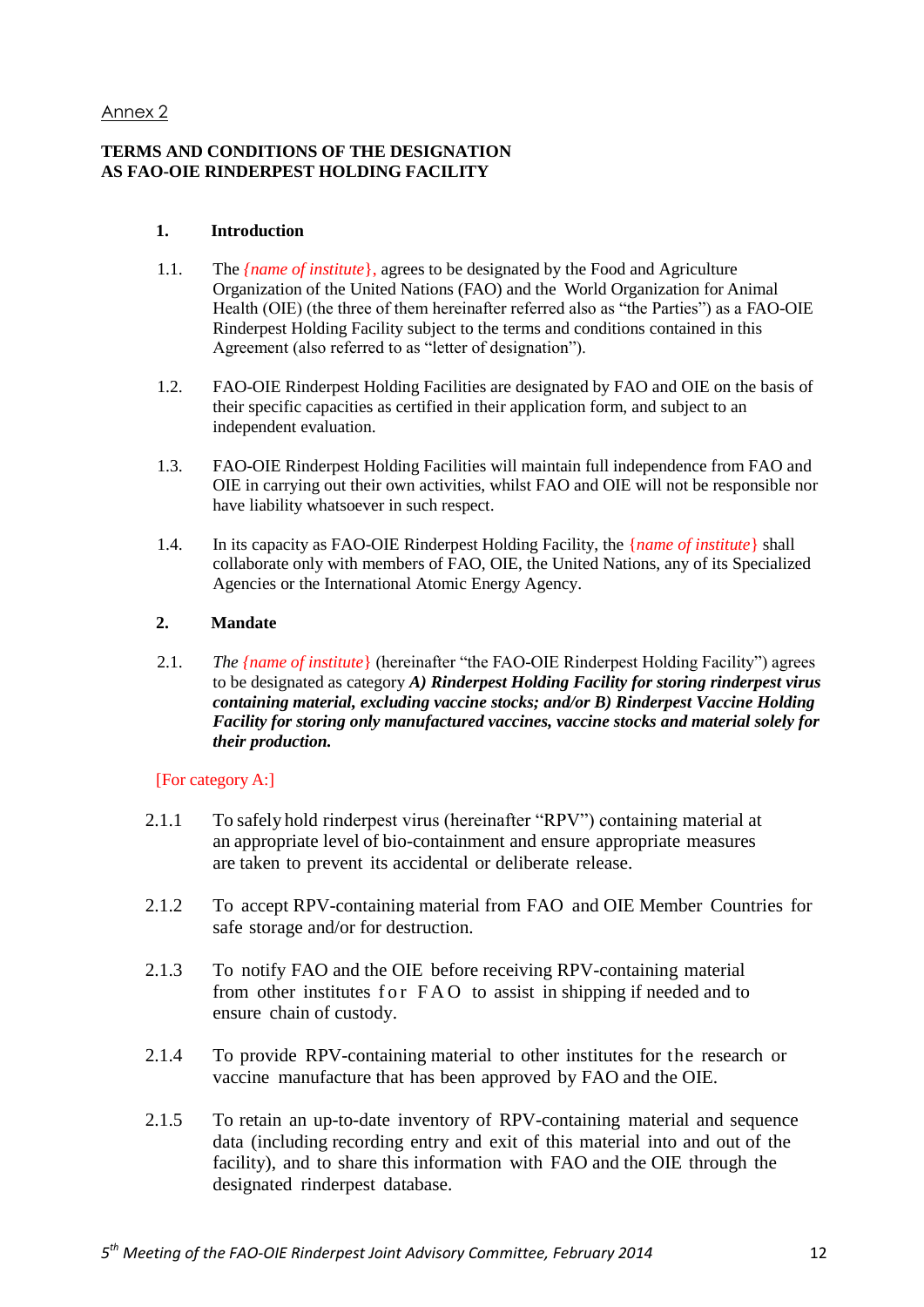- 2.1.6 To send an annual report to the OIE and FAO.
- 2.1.7 To maintain a system of quality assurance, biosafety and biosecurity.
- 2.1.8 To provide technical advice or training to personnel from other FAO and OIE Member Countries on the destruction, safe shipment of RPV-containing material, and/or decontamination of facilities.
- 2.1.9 To participate in scientific meetings in its capacity as FAO-OIE Rinderpest Holding Facility and using that title.
- 2.1.10 To establish and maintain a network with other rinderpest holding facilities.
- 2.1.11 To seek approval from FAO and the OIE before manipulating RPV-containing materials for the purposes of research or any other purposes, including in private sector institutions, or before shipping RPV-containing materials to other institutes.
- 2.1.12 When FAO and the OIE decide to carry out an audit or site inspection the rinderpest holding facility shall fully cooperate and provide all the relevant reports and information.

#### [For category B:]

- 2.1.13. To retain an up-to-date inventory of *vaccine* stocks including current and expired vaccines and any materials solely for vaccine production and to share such information with FAO and the OIE through the designated rinderpest database.
- 2.1.14. To validate or destroy stocks of expired vaccines.
- 2.1.15. To regularly test the quality of the vaccines in accordance with the OIE guidelines.
- 2.1.16. To maintain and follow procedures approved by FAO and the OIE for managing *vaccine* stocks (storing packaged and manufactured vaccine).
- 2.1.17. To contribute, when requested by FAO and the OIE, to the global rinderpest vaccine bank and preparedness strategy, including through the emergency manufacture and preparation of vaccines in accordance with OIE standards.
- 2.1.18. To accept vaccine virus seeds or stocks from FAO and OIE Member Countries for safe storage and/or for destruction.
- 2.1.19. To notify FAO and the OIE before receiving RPV-containing material from other institutes for FAO to assist in shipping if needed and to ensure the chain of custody.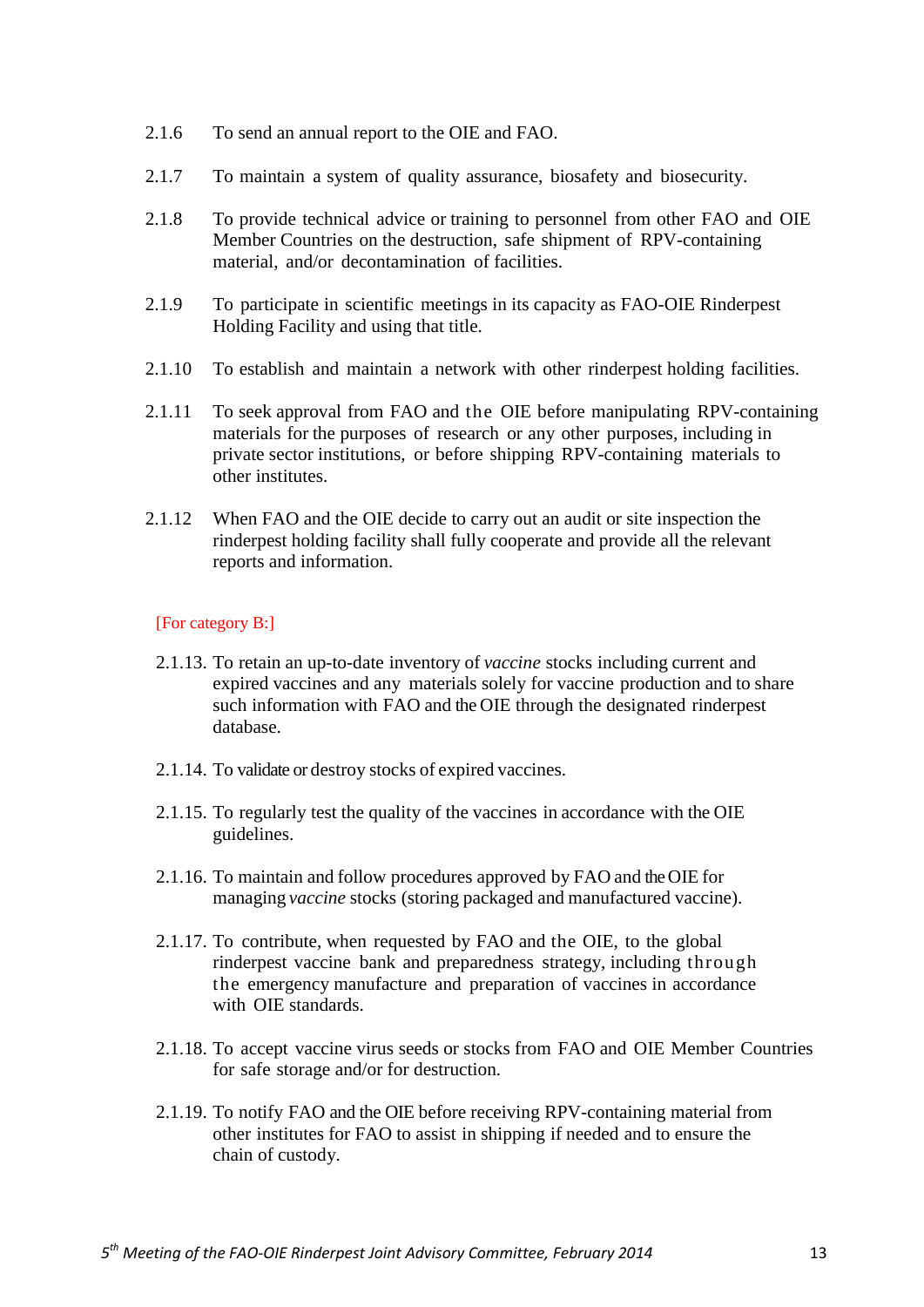- 2.1.20. To provide vaccine virus seeds or vaccines to other institutes (public or private sector) for the research or vaccine manufacture that has been approved by FAO and the OIE.
- 2.1.21. To send an annual report to the OIE and FAO.
- 2.1.22. To maintain a system of quality assurance, biosafety and biosecurity.
- 2.1.23. When FAO and the OIE decide to carry out an audit or site inspection the rinderpest holding facility shall fully cooperate and provide all the relevant reports and information.

#### **3. Site inspection**

If FAO and OIE decide to carry out a site inspection during the period of designation, the FAO-OIE Rinderpest Holding Facility shall fully cooperate and provide all relevant records and information.

#### **4 Reporting**

- 4.1 The FAO-OIE Rinderpest Holding Facility shall submit to FAO (GRPPsecretariat@fao.org) *and OIE (rinderpest@oie.int)* an annual report on the inventory and status of the rinderpest stocks, covering the previous calendar year, by {*the end of January*}.
- **4.2** The first report shall be submitted no later than 12 months after the entrance into effect of this designation*.*

#### **5 Financial implications for FAO and OIE**

This designation does not entail any financial implications on the part of FAO or OIE.

#### **6 Use of the Names, Emblems and other Logos of FAO and OIE**

- 6.1 The *{name of institute*} may use the title of "FAO-OIE Rinderpest Holding Facility" in the conduct of official business, including when participating in activities in such capacity. The FAO-OIE Rinderpest Holding Facility may use the name, emblem and other logos of FAO and OIE in its paper documentation and electronic means of communication, in particular on its website, under the conditions set forth below and only during the period when the designation as FAO-OIE Rinderpest Holding Facility remains valid.
- 6.2 The name, emblem and other logos of FAO and OIE are to be used by the FAO-OIE Rinderpest Holding Facility solely for correspondence related to its activities as FAO-OIE Rinderpest Holding Facility.
- 6.3 If the name, emblem and other logos of FAO and OIE are used in the letterhead or the facility's website, their size should be smaller than the size of those of the institute.
- 6.4 Any document issued by the facility mentioning "FAO-OIE Rinderpest Holding Facility" shall include a reference to this letter of designation by FAO and OIE.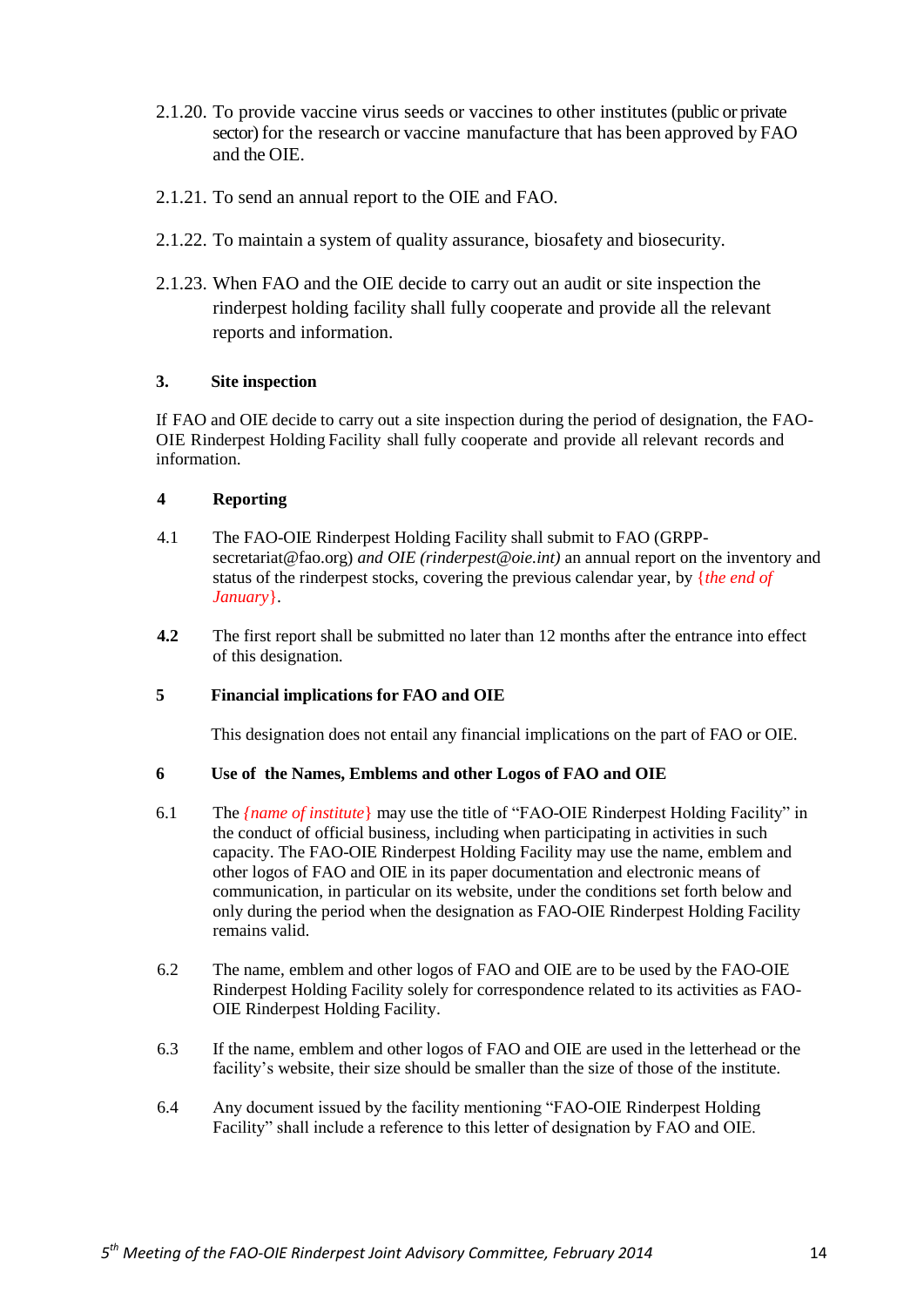- 6.5 If the language used by the FAO-OIE Rinderpest Holding Facility in its communications is a language other than Arabic, Chinese, English, French, Russian or Spanish, one of the latter should also be included.
- 6.6 All other uses of the name, emblem and other logos of FAO and OIE require the prior written approval of FAO and OIE.

#### **7 Intellectual Property Rights**

All intellectual property rights shall normally remain with the originating Party. In the event that the Parties wish to depart from the normal practice, different clauses on intellectual property rights, such as joint property rights or the granting of specific licenses, will be agreed in writing on a case by case basis.

#### **8 Confidentiality**

None of the Parties nor their personnel shall communicate to any other person or entity any confidential information made known to it by the other Party in the course of the performance of the work under this letter of designation, nor shall they use this information to private or corporate/industry advantage. This provision shall survive the expiration or termination of the letter of designation.

#### **9 Privileges and Immunities of FAO and OIE**

Nothing in this letter of designation or in any document relating thereto, shall be construed as constituting a waiver of the privileges and immunities of the Food and Agriculture Organization of the United Nations (FAO) or of the World Organization for Animal Health (OIE), nor as conferring any of their privileges or immunities to the FAO-OIE Rinderpest Holding Facility, or its personnel.

#### **10 Applicable Law**

This letter of designation and any dispute arising there from shall be governed by general principles of law, to the exclusion of any single national system of law.

#### **11 Settlement of Disputes**

- 11.1 Any dispute between two or more Parties concerning the interpretation and the execution of this letter of designation, or any document or arrangement relating thereto, shall be settled by negotiation between them. If the dispute is not settled by negotiation, it shall, at the request of one of the Parties, be submitted to one conciliator. Should the Parties fail to reach agreement on the name of a sole conciliator, each party shall appoint one conciliator. The conciliation shall be carried out in accordance with the Conciliation Rules of the United Nations Commission on International Trade Law, as at present in force.
- 11.2 Any dispute between the Parties that is unresolved after conciliation shall, at the request of one or more Parties, be settled by arbitration in accordance with the Arbitration Rules of the United Nations Commission on International Trade Law, as at present in force.
- 11.3 The conciliation or the arbitration proceedings shall be conducted in the language in which this letter of designation was drafted.
- 11.4 The Parties may request conciliation during the execution of this letter of designation and anyway not later than twelve months after the expiry or the termination of this letter of designation. The Parties may request arbitration not later than ninety days after the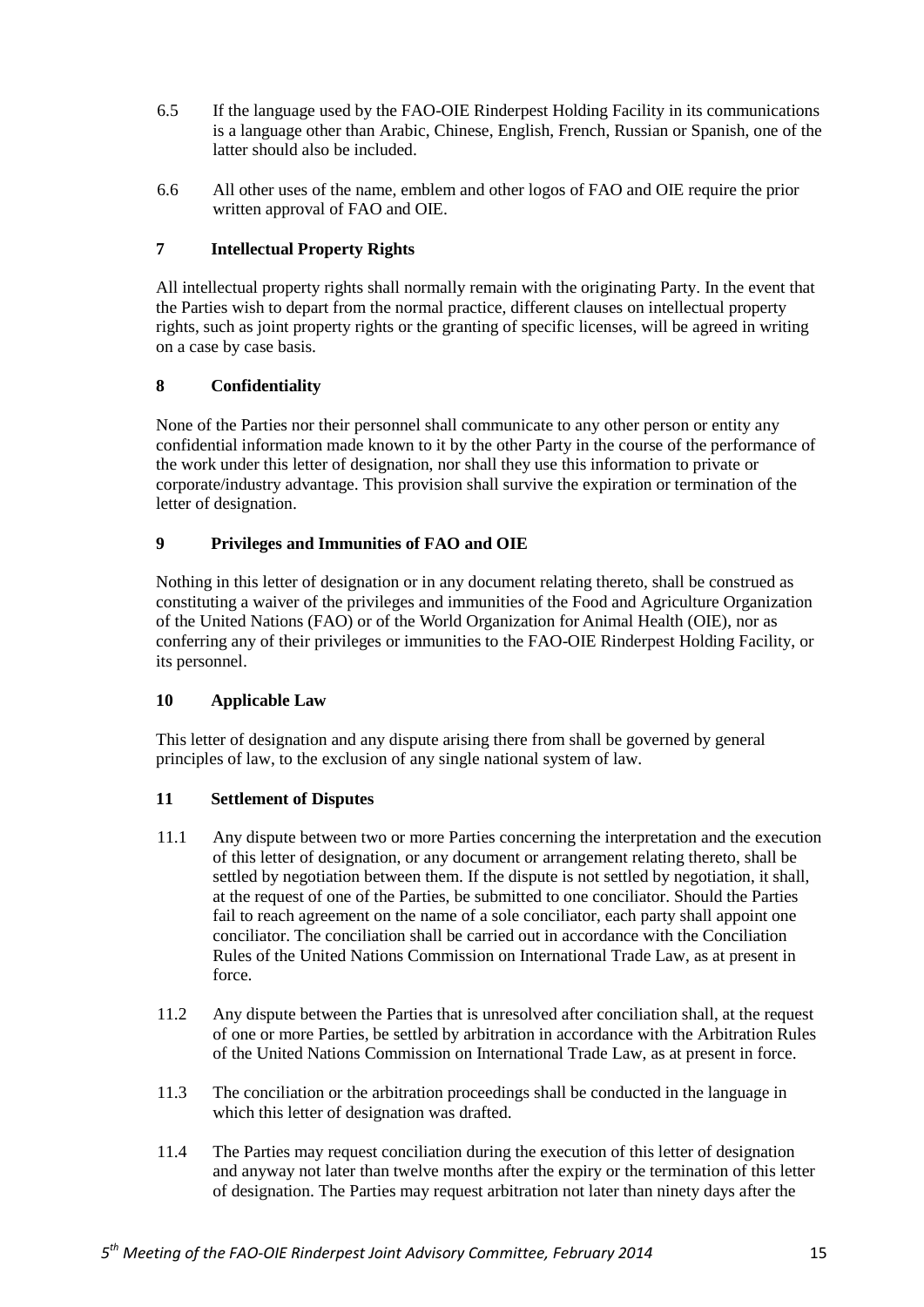termination of the conciliation proceedings.

11.5 Any arbitration award rendered in accordance with the provisions of this paragraph shall be final and binding on the Parties.

#### **12 Period of Designation**

The designation as a FAO-OIE Rinderpest Holding Facility shall come into effect upon acceptance of these terms and conditions. The designation shall remain in effect for a period of three years. The designation may be extended by FAO and OIE beyond such period upon positive review, as described below.

#### **13 Review and Renewal of Designation**

- 13.1. Before the end of the three-year period, the collaboration shall be subject to a review between FAO, OIE and the FAO-OIE Rinderpest Holding Facility. The review shall be based on the degree of implementation or compliance with the "Mandate" (paragraph 2). Due consideration shall be given to the annual reports submitted by the FAO-OIE Rinderpest Holding Facility.
- 13.2. Upon positive review, the designation as FAO-OIE Rinderpest Holding Facility may be renewed for a specified period of time.
- 13.3. If interested in a renewal of the designation, the FAO-OIE Rinderpest Holding Facility should contact FAO (GRPP-secretariat@fao.org) and OIE *(rinderpest@oie.int)*not less than six months before the expiry date of this letter of designation.

#### **14 Termination**

- 14.1. This Agreement, and consequently the designation as FAO-OIE Rinderpest Holding Facility, may be terminated by any Party upon thirty days written notice to the other Parties. The Party giving notice shall not be required to provide reasons for termination.
- 14.2. In the event of termination, the Parties shall agree on measures required for the orderly conclusion of ongoing activities.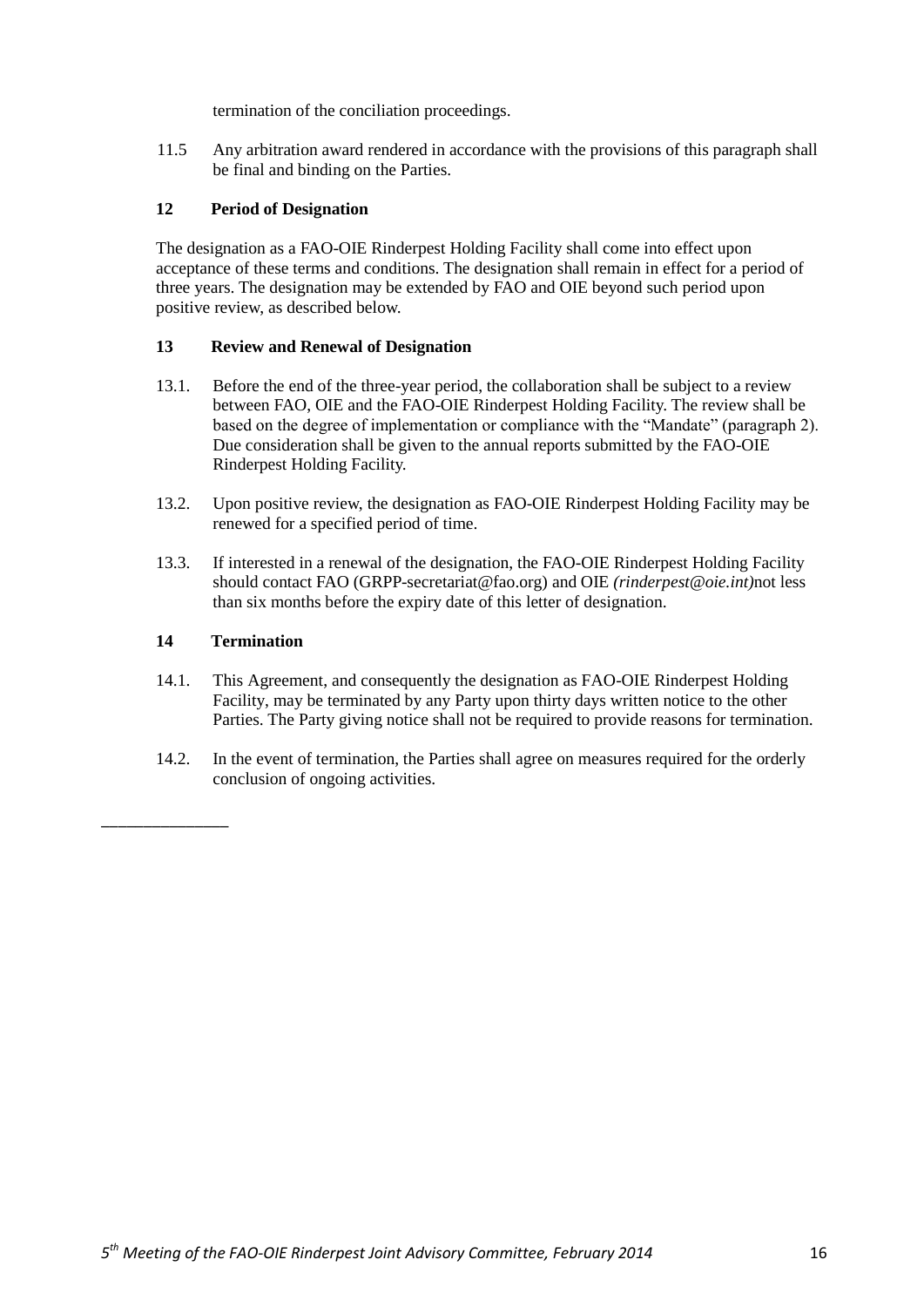# **CRITERIA FOR ASSESSING APPLICATIONS FOR RESEARCH INVOLVING RINDERPEST VIRUS**

### **Background**

 $\overline{a}$ 

- 1. The World Assembly of the OIE Delegates at the 79th General Session (May 2011) and the 37th FAO Conference (June 2011) declared the world free from rinderpest infection. The OIE Resolution No. 18 (Appendix 1) adopted by the World Assembly requested the Director General of the OIE to establish, jointly with FAO, an advisory body that assists both organizations in (i) the approval of facilities for holding rinderpest virus-containing material and of facilities that produce and/or hold rinderpest vaccines, (ii) the approval of requests for research and other manipulations of the rinderpest virus, (iii) reviewing the plans and results of regular site visits of virus repositories, and (iv) planning and implementing other rinderpest-related activities as required ; and to ensure that Member Countries are informed of the status of rinderpest virus sequestration and research involving rinderpest virus. The same Resolution urged Member Countries to destroy, under the supervision of the Veterinary Authority, rinderpest virus-containing materials or assure the storage or use of these materials in a biosecure facility in their country or, where applicable, assure the safe transfer to an approved laboratory in another country in agreement with the Veterinary Authority of the receiving country and complying with the standards of the OIE *Manual of Diagnostic Tests and Vaccines for Terrestrial Animals* and the Guidelines elaborated by the Joint FAO/OIE Committee on Global Rinderpest Eradication (Appendix 2).
- 2. In accordance with the above Resolutions, FAO and the OIE established the Joint FAO/OIE Rinderpest Advisory Committee (JAC) in June 2012.
- 3. Now that rinderpest virus (RPV) infection has been eradicated, herd immunity to RPV is absent and there is potential for rapid spread of infection from an index case. Extensive surveillance has demonstrated no evidence of wildlife reservoirs for RPV and the most likely source for re-introduction of the infection is perceived to be accidental release from a laboratory. The most likely sequence of events leading to such a release would involve laboratory use of rinderpest virus containing materials (RVCM).
- 4. In accordance with OIE Resolution No. 18 (May 2011)<sup>1</sup> 'Declaration of global eradication *of rinderpest and implementation of follow-up measures to maintain world freedom from rinderpest*' Rinderpest virus (RPV) containing material (RVCM) is defined as field and laboratory strains of RPV; vaccine strains of RPV including valid and expired vaccine stocks; tissues, sera and other clinical material from infected or suspect *animals*; and diagnostic material containing or encoding live virus. Recombinant morbilliviruses (segmented or non-segmented) containing unique rinderpest virus nucleic acid or amino acid sequences are considered to be rinderpest virus. Full length genomic material including virus RNA and cDNA copies of virus RNA is considered to be RVCM. Sub-genomic

<sup>&</sup>lt;sup>1</sup> http://www.oie.int/fileadmin/Home/eng/Media\_Center/docs/pdf/RESO\_18\_EN.pdf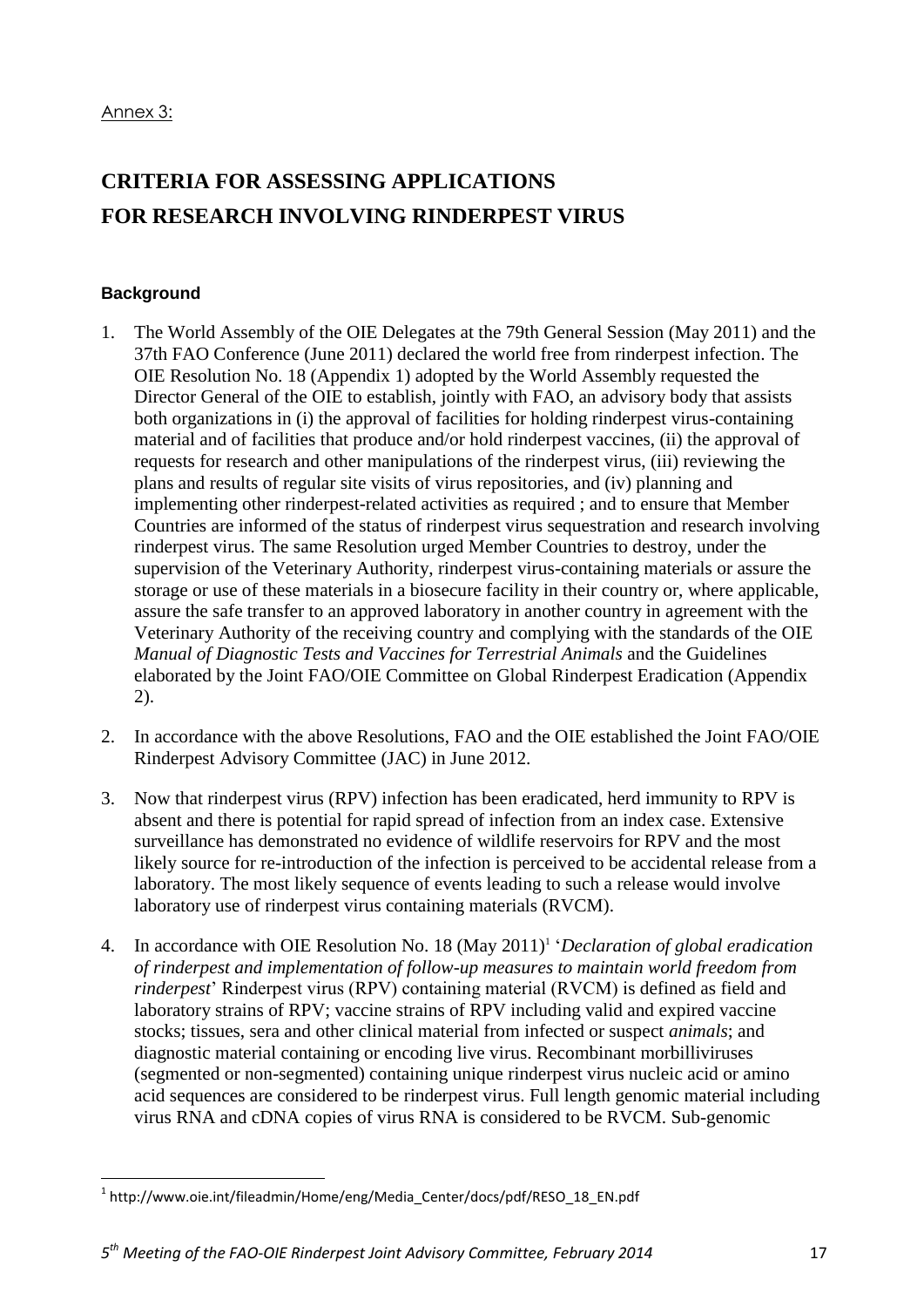fragments of morbillivirus nucleic acid that are not capable of being incorporated in a replicating morbillivirus or morbillivirus-like virus are not considered as RVCM.

- 5. FAO and OIE jointly regulate all use and storage of RVCM, and its use requires prior permission of the two organizations. The only purposes for which use of RVCM can be approved are those which offer clearly defined significant scientific benefits as described below. Although all research using RVCM should be discouraged, this document will serve the JAC as a basis for advising OIE and FAO on evaluation of applications for research involving manipulation of rinderpest virus. The JAC shall have due regard to the justification for the research and to the undertaking that the research, if approved, will be conducted safely and securely without risk to global rinderpest freedom status. The JAC may propose modifications to the proposed research plan and/or attach conditions that are deemed necessary. If the JAC concludes that the proposed research is not justified, or cannot/will not be undertaken with due regard to biosafety and biosecurity, it may recommend approval be withheld.
- 6. This document is also shared with FAO/OIE approved repositories for RVCM and interested research facilities proposing essential research.